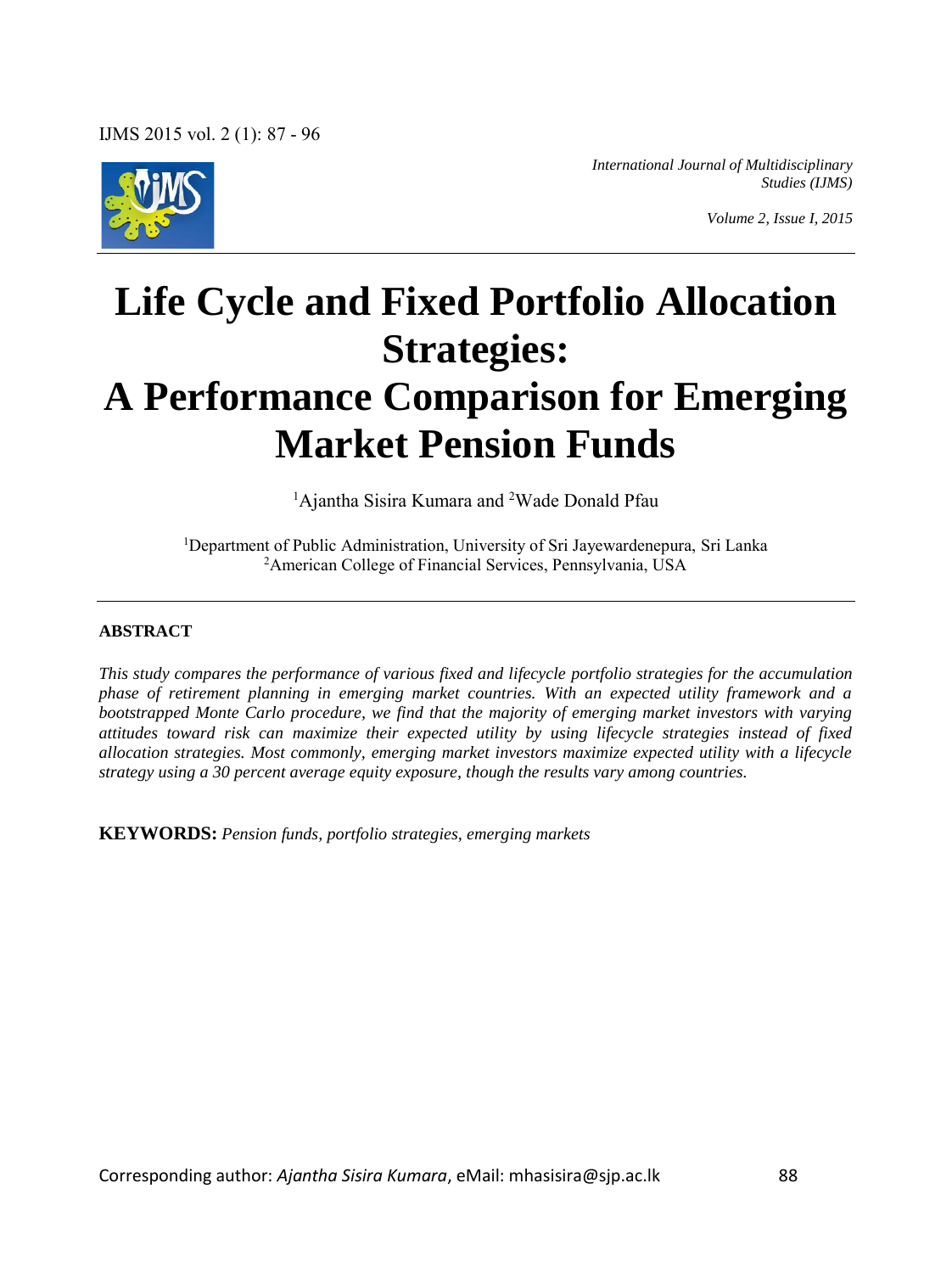## **1. INTRODUCTION**

The financial market turmoil in 2008- 2009 has reminded policy makers of the uncertainty of returns on retirement savings in funded systems and in defined-contribution pension plans. Investment strategies as well as contribution amounts play a pivotal role in determining retirement income for such pension plans. There is a growing consensus that lifecycle strategies, with decreasing risk exposure as the individual ages, are better than fixed asset allocation strategies in delivering adequate retirement benefits from funded pension plans with a reasonable amount of risk. With lifecycle strategies, the investment portfolio gradually shifts over time to less risky assets as the target date approaches. Fullmer & Tzitzouris (2014) emphasize that there are two competing goals to be achieved when selecting glide paths for defined contribution pension plans. They include creation of sufficient level of lifetime income over the course of retirement and reduction of the risk of capital loss during retirement. Their Monte-Carlo simulation exercise concludes that the glide paths with relatively higher equity exposure are capable of generating sufficient and consistent income to replace pre-retirement income. In contrast, glide paths with lower equity exposure reduce the risk of capital loss near retirement.

Burtless (2010) shows that lifecycle strategies provide a major advantage of lessening the variation in replacement rates for US retirees. By employing an expected utility framework, Pfau (2010) demonstrates that conservative investors may favor lifecycle strategies over fixed allocation strategies. Later, Pfau (2011) confirms these findings by comparing the performance of fixed strategies, lifecycle strategies, and contrarian or reverseglide path strategies with U.S. economic data, arguing that long-term savers with a reasonable amount of risk aversion would enjoy higher expected utility from using lifecycle strategies. On the other hand, Basu & Drew (2009) argue that contrarian strategies which increase equity holdings near retirement would provide a higher expected terminal wealth for investors than lifecycle strategies. They argue that this results from "the portfolio size effect", which explains how lifecycle strategies reduce stock allocations near retirement when the portfolio size is the largest, which deprives the investor from earning high absolute returns. As discussed by Viceira (2010), lifecycle pension funds are more appropriate investment strategies for those whose labor income stream is relatively steadier. They further found that investors with low risk tolerance are likely to be better off with such strategies. Their simulation results confirm that keeping two lifecycle funds combining a more aggressive one with a more conservative one will enhance the overall welfare of investors. In contrast, Schleef & Eisinger (2011) argue that lifecycle asset allocation strategies do not provide adequate portfolio risk protection in terms of maximizing the probability of reaching a particular wealth accumulation target. This, however, assumes that investors are risk neutral, or at least that they are not concerned by how much their wealth may fall below the target. Basu *et al.* (2014) recently confirm the same argument showing that the lifecycle strategies have not become the best strategies if we aim for a particular wealth threshold. Their analysis has justified that the portfolios with constant exposure to equities perform better than lifecycle strategies if we aim for a wealth threshold. Also, the funds with conditional switching of assets are also proven to be better than lifecycle strategies in case of an increasedwealth threshold.

The majority of literature is from the US and other advanced countries as the studies of this nature are scarce with regard to emerging market countries. Accordingly, the objective of this study is to compare the performance of fixed portfolio strategies with lifecycle portfolio strategies for 25 emerging market pension funds assuming investor risk aversion and diminishing marginal returns from wealth. Emerging market pension funds and investors are increasingly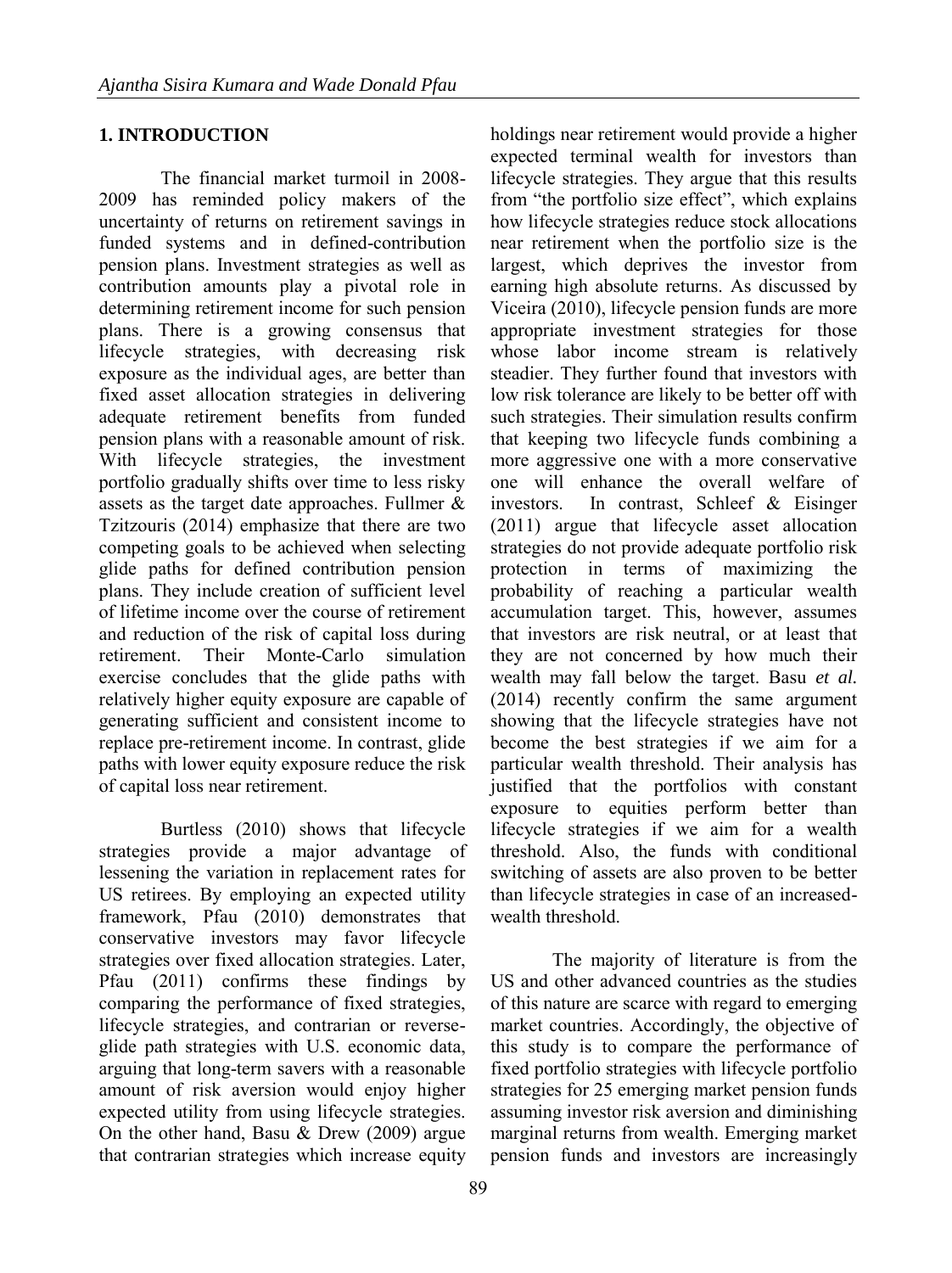relying on advanced funding for retirements and are searching for better tradeoffs between risks and returns for portfolio strategies. To avoid focusing only on the distribution of retirement wealth or the probabilities of reaching certain fixed wealth accumulation goals, we use a utility-based approach, which permits us to assess how a retiree evaluates portfolio performance while taking into account risk aversion. Our simulation results justify the implementation of lifecycle strategies for retirement savers in emerging markets.

## **2. METHODOLOGY**

In order to compare the performance of investment strategies on the basis of their expected utility, we employ the bootstrap Monte Carlo simulation procedure for a common hypothetical worker in each country. We assume that the common worker starts a 40-year career with an annual gross salary of 100 in each country's local currency. Salary grows annually by one percent in real terms. The worker saves 10 percent of his gross salary in his retirement savings account at the end of each year over 40 years. We further assume that there will be an annual administrative fee of 0.3 percent charged to the portfolio. Income from assets is assumed to be reinvested without deducting for income taxes. The portfolio is rebalanced at the end of each year to maintain the targeted asset allocation.

For each country, we consider 11 fixed asset allocation strategies for two domestic assets by varying each asset in 10 percentage point increments from zero to 100 percent. The fixed portfolio strategies are coded so that we can identify the asset mix of each strategy. For instance, the strategy "F100/0" maintains a 100 percent fixed allocation to equities and zero percent fixed allocation to bank deposits over a 40-year career path. These fixed allocation strategies will be compared to eight lifecycle strategies, which are depicted in Figure 1.

The lifecycle strategies are identified by their simple average stock allocation over the 40-year period. This is not a weighted average, and because portfolios will tend to be larger near retirement, the weighted average equity allocation will be less, but will differ for each simulation of asset returns. We construct eight<br>lifecveles. namely "LC80". "LC70". lifecycles, namely "LC80", "LC70", "LC60","LC50", "LC40", "LC30", "LC20", and "LC10". The two-digit number represents the approximate unweighted average equity exposure of that strategy. For instance, the "LC80" strategy has an average exposure to equities of 80.29 percent. Its exposure to equities is kept constant at 90 percent during the first 20 years, and then it drops in a linear fashion over the next 20 years to 53 percent at the retirement date. The exposures to equities in the "LC70", "LC60", "LC50", and "LC40" strategies are kept constant at 82.5 percent, 72 percent, 64 percent, and 50.5 percent for the first 20 years, and then decrease linearly to 36 percent, 26.5 percent, 12 percent, and 11.5 percent, respectively, over the final 20 years before retirement. The initial allocations to equities in the "LC30", "LC20", and "LC10" strategies are 50 percent, 41.5 percent, and 21 percent. In these cases, however, the decrease begins immediately to 11.5 percent, zero percent, and zero percent, respectively, by retirement.

We simulate 10,000 scenarios for each country. Each scenario consists of real returns for a particular country's two domestic assets over a 40-year period. For the bootstrap procedure, asset return data for each simulation are randomly drawn with replacement from the country's historical data. To fill each 40-year sequence, 40 years are chosen randomly with replacement from the historical data and the asset returns for each of those years is incorporated into the simulations. The simulated returns match the average returns, volatilities, and contemporaneous correlations present in the historical data. However, this re-sampling method does not capture any serial correlation present in each time series. The advantage of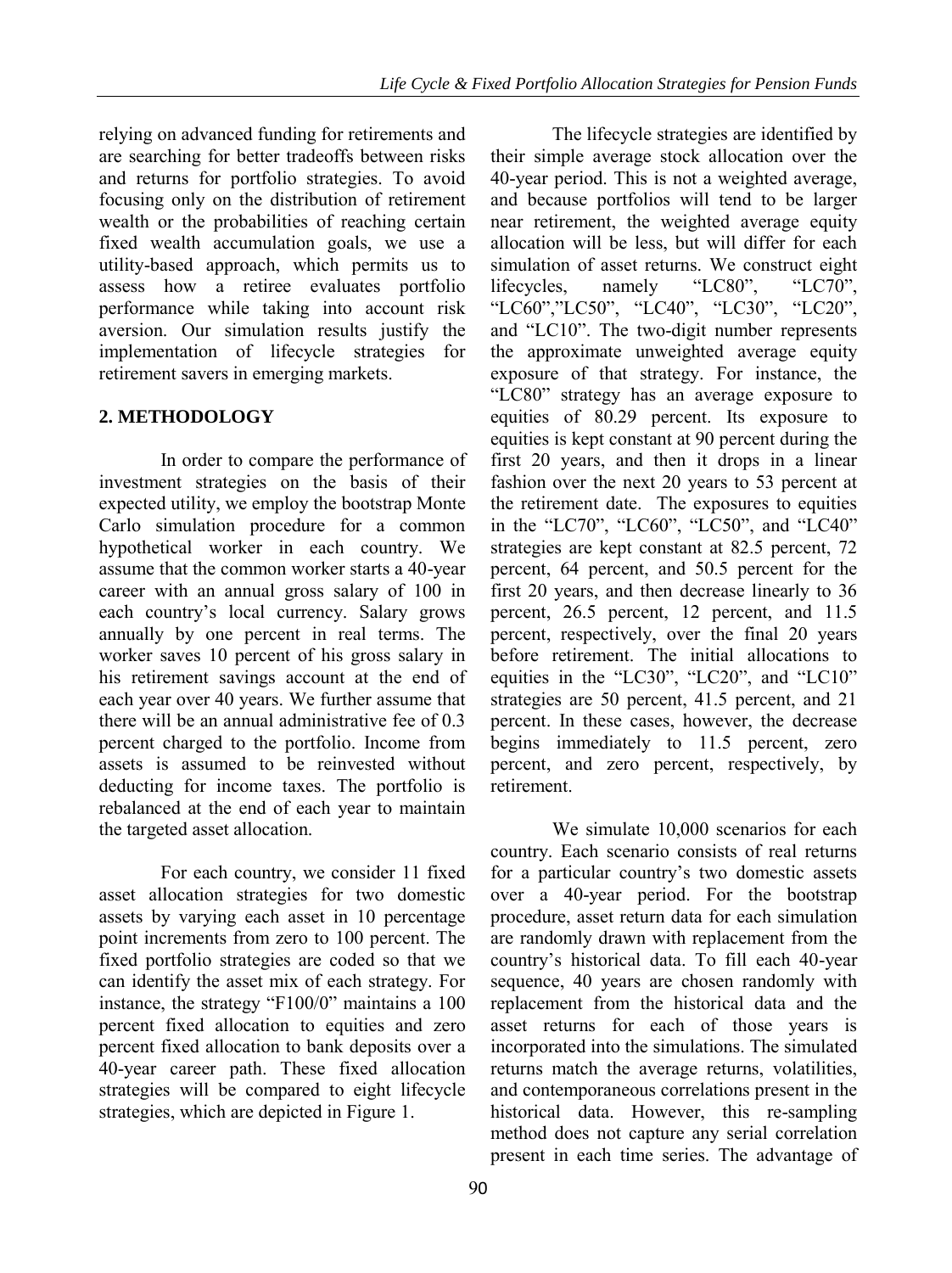the bootstrap approach is that it is a multiperiod optimization procedure, which allows us to consider the asset allocation issue from a long-term perspective. Also, the bootstrap simulation procedure is non-parametric; it does not make any distributional assumptions about the normality of returns.

Allowing for diminishing marginal utility of wealth, the standard constant relative risk aversion [CRRA] utility function is used to compute the expected utility of wealth over the distribution of terminal wealth accumulations:

$$
E[u(w_i)] = \sum_{i=1}^{N} \left(\frac{1}{1-\gamma} w_i^{1-\gamma}\right) \text{ for } \gamma > 0, \ \gamma \neq 1
$$

$$
= \ln(w_i) \qquad \text{for } \gamma = 1
$$

where  $w_i$  represents the wealth accumulation at retirement in each of N=10,000 simulations. The variable  $\gamma$  is the investor risk aversion, which we consider for a range from one to 10. A value of zero represents risk neutrality, and increasingly positive values indicate increasing risk aversion. For our baseline case we consider a risk aversion coefficient of five (05) as representative of a relatively risk averse investor. We estimate the expected utility for each strategy across the spectrum of risk aversion coefficients by taking the mean utility from 10,000 simulations. The optimal portfolio strategy for each level of risk aversion is the strategy that provides investors with the highest expected utility. Accordingly, the portfolio strategies are ranked on the basis of the expected utility produced by each strategy for pension fund investors.

#### **3. DATA**

Data is available through the end of 2009 for all 25 countries. In order to avoid extremely high and low return outliers caused by hyperinflation, we consider the data since 1992 for Argentina and since 1995 for Brazil, in spite of the longer data availability for those countries. For all other countries, we use the longest time period in which all the relevant data could be collected. The starting dates do differ across the 25 countries though, ranging from 1988 to 1998. Domestic equity returns are calculated by taking the annual percentage change at year end in local currency for the MSCI standard core gross indices for each country. For fixed income, we use bank deposit rates from the International Monetary Fund's International Financial Statistics [IMF IFS], except for a few cases in which data is collected from national sources. Also, for Pakistan, we use the call money rate as a proxy for its domestic deposit rate. To compute real returns, we use annual consumer price index data provided in the IMF IFS database.

Table 01 provides the time period covered for each country and the summary statistics of the relevant variables. For all the emerging market countries considered, except Poland where average returns are about the same, local stocks provide higher real returns with higher volatilities compared to local bank deposits. Correlations between the two assets are generally low, which implies the potential for diversification benefits.

#### **4. RESULTS**

Table 02 shows that, with two exceptions, for all of the risk aversion coefficients considered, a lifecycle strategy tends to provide higher utility than any fixed strategy except for cases in which either a fixed 100/0 or fixed 0/100 does better. An all-stock fixed strategy does provide higher expected utility for aggressive investors in some countries. A lifecycle strategy incorporating leverage could be devised in these cases. In Poland, as well, investors see little reason to invest in equities, and a fixed strategy with only bonds does perform best. Otherwise, for the most part, a lifecycle strategy provides higher expected utility for moderate and conservative investors. More conservative investors do tend to favor lifecycle strategies with lower average stock allocations.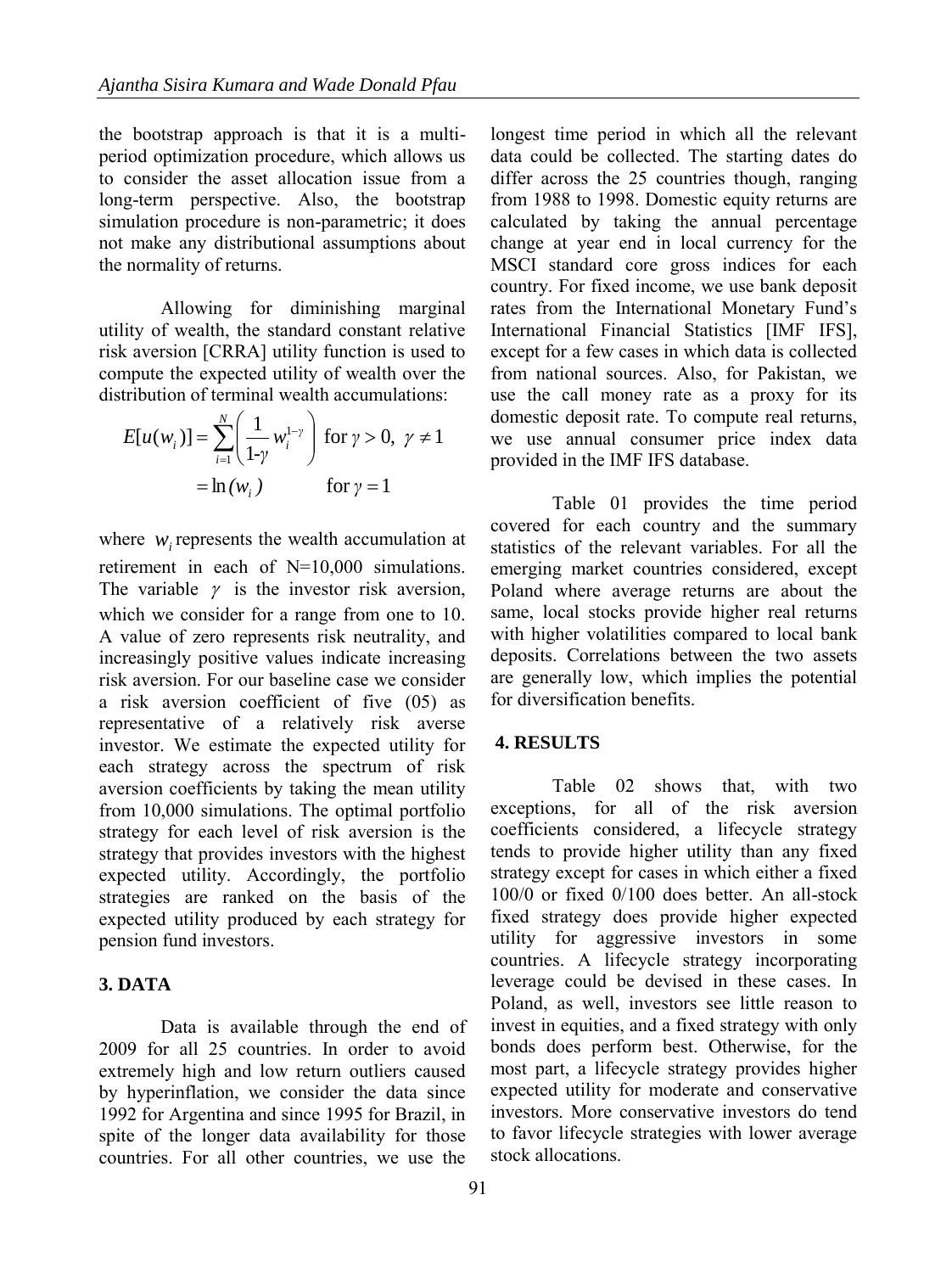Table 03 provides a detailed ranking of expected utility for the 8 lifecycle and 11 fixed allocation strategies for an investor with risk aversion of five (5). All countries except Poland have a lifecycle strategy ranked first, and 12 of the 25 countries maximize expected utility with the LC30 strategy. As shown in Table 03, the best three portfolio choices out of 19 possibilities for pension fund investors in Chile, Czech Republic, Egypt, Peru, and Russia are lifecycle strategies. For all other countries but Poland, two of the best three choices are lifecycle strategies.

Moving to the last three rankings  $[19<sup>th</sup>]$ ,  $18<sup>th</sup>$ ,  $17<sup>th</sup>$ ], the strategies "F100/0", "F90/10", and "F80/20," which are the most aggressive fixed strategies considered, respectively become the last three portfolio choices for the majority of emerging market pension funds. Also, the most conservative fixed strategies "F10/90" and "F0/100" are within the bottom three rankings for pension funds in Chile, Czech Republic, Mexico, Peru, and South Africa. When compared with fixed allocation strategies, lifecycle strategies provide the potential to ensure a higher level of welfare for emerging market pensioners.

As far as the pension funds in advanced economies are concerned, lifecycle funds are found to be one of the most emerging financial plans in the recent past. Our results further confirm that pension funds even in emerging market countries can also have benefits from lifecycle portfolio strategies which offer investors a chance to use time-varying portfolio mix, generally by declining equity exposure as the individual ages. Therefore, this simply implies that younger investors might hold a larger percentage of their total portfolio in stocks than older investors. This is rational because younger ones enjoy relatively greater flexibility in their future labor-supply decisions and thereby more tolerance of portfolio risk.

Further, lifecycle portfolio strategies are even more justifiable in emerging market

context due to relatively higher volatility in stock markets. There are frequent short-term declines in emerging equity markets from which investors have to be protected near their retirement. It can be done by reducing the allocation to equities as the retirement approaches. Certain studies (Martellini & Milhau, 2009) have argued that the lifecycle funds are better options for investors who have a little understanding on financial management (unsophisticated investors) because; they do not have to exert extra effort on making active portfolio selections. Moreover, lifecycle portfolio strategies are consistent with the standard target date funds due to the fact that equity returns are mean-reverting (equity returns come back to their long-run mean values). This implies that the optimal strategy requires a larger fraction of the portfolio in equities for the younger investors.

It should be noted that the bootstrapping simulation approach used in this study do account only for portfolio risk. Background risk that arises from various sources, including volatilities in labor income, real estate investments, and unanticipated expenses due to adverse health shocks is ignored when deciding investors' optimal portfolio allocations. In other words, our results are based on the assumption of market completeness. However, investors' behavior in choosing the optimal investment portfolio is impacted by various sources of background risk. Jiang *et al.* (2010) study how an investor's portfolio selection in a mean-variance framework is influenced by background risk. Accordingly, depending on the proportion of total wealth in assets which are exposed to background risk and the correlation of those assets with other financial assets, background risk shifts the efficient frontier to the right but keeps its initial shape. Also, as a result of background risk, the optimal portfolio consists of a hedge component in addition to the traditional mean-variance optimal portfolio by which background risk is hedged. Further, Heaton  $& Lucas (2000)$  simulate the impact of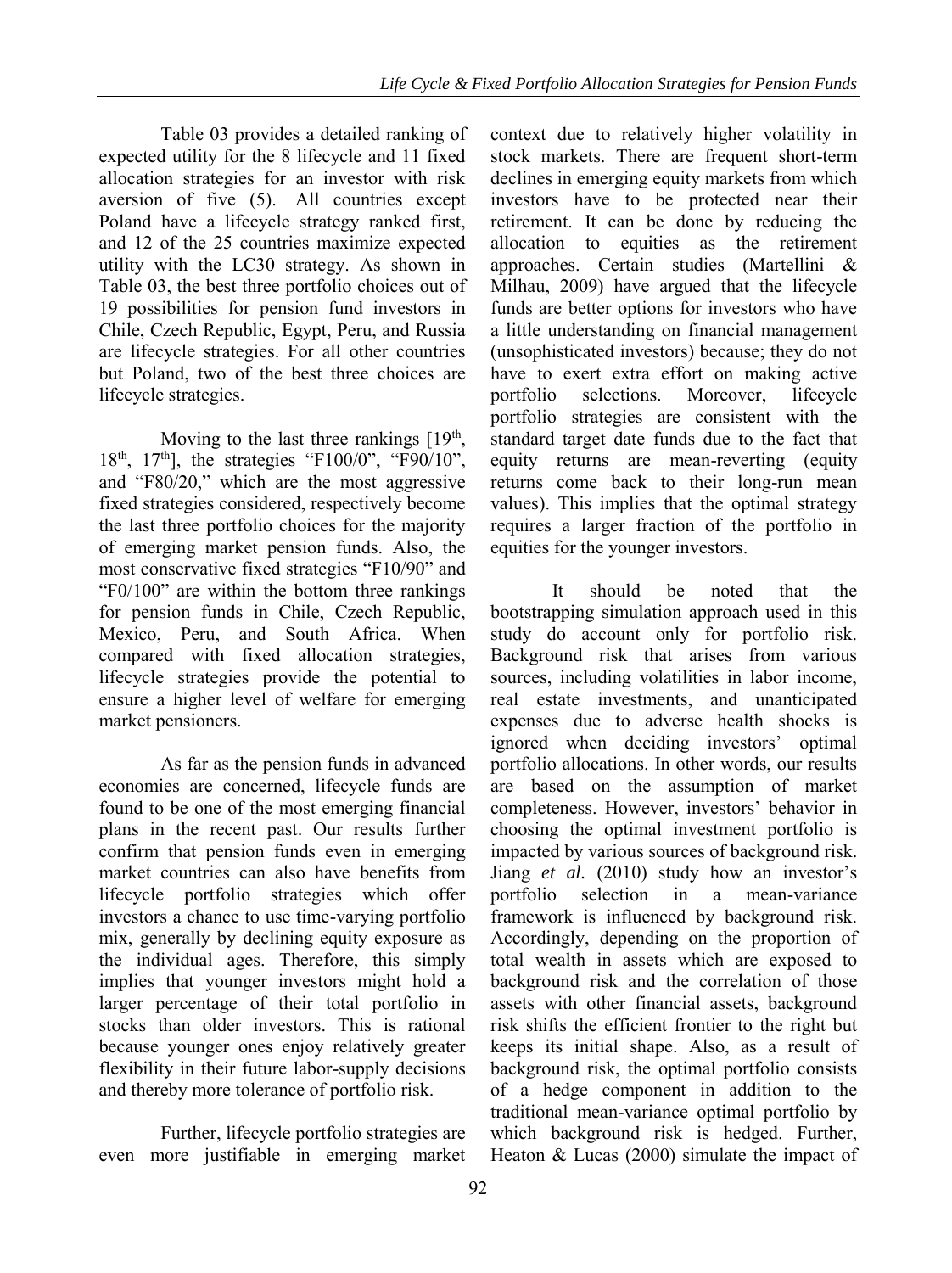background risk on an investor's portfolio choice using a calibrated dynamic model. They conclude that background risk emerges from cross-sectional differences in labor income, proprietary business risk, and ownership of employer's stocks. It results in reduced stock allocations in the optimal portfolio. In creating more appropriate investment policies for defined-contribution pension plans, shocks to the labor income stream over the investor's lifecycle and wealth accumulation can be key determinants (Bagliano *et al.,* 2009). Therefore, in particular, the presence of independent background risk increases investor's risk aversion to portfolio risk and reduces the demand for other risky financial assets. Accordingly, if we had incorporated background risk into the current analysis, the optimal portfolio weights for risky assets like stocks would have been lower, depending on the extent to which background risk applies.

# **5. CONCLUSION**

This study extends the current debate on lifecycle asset allocation strategies by considering their role for emerging market pension funds. The study justifies that emerging market retirement savers with varying attitudes toward risk can maximize their expected utility by using lifecycle strategies. Particularly, conservative pension fund investors tend to find one of the lifecycle strategies to be most suitable.

However, people may not behave in ways fully consistent with the expected utility framework used in this study. Future research should check the robustness of these findings by using alternative approaches recommended in behavioral finance to elicit member's utility functions. As argued by Vlaev et al. (2015), the effectiveness of financial advice services can significantly be improved by using the evidence from the behavioral sciences like Psychology. However, financial advisors are expected to adhere to certain ethical guidelines when applying knowledge of behavioral sciences to improve their financial advices.

Also, other factors like planned withdrawal rates during retirement and accessibility to other social security benefits should be taken into consideration. Subject to these limitations, we can conclude that the lifecycle approach has much to recommend it for retirement savers in emerging market countries.

## **REFERENCES**

BALIANO FC, FUGAZZA C & NICODANO G. Pension funds, Lifecycle asset allocation and Performance evaluation, OECD and World Bank sponsored project, Optimal Asset Allocation for Defined Contribution Mandatory Pension Funds. 2009; Available from: [http://www.oecd.org/finance/privatepensions/43](http://www.oecd.org/finance/privatepensions/43779973.pdf) [779973.pdf](http://www.oecd.org/finance/privatepensions/43779973.pdf) (accessed on 23 July 2015).

BASU AK & DREW ME. Portfolio Size Effect in Retirement Accounts: What Does it Imply for Lifecycle Asset Allocation Funds. The Journal of Portfolio Management. 2009;35: 61-72.

BASU AK, CHEN T & CLEMENTS A. Are lifecycle funds appropriate as default options in participant-directed retirement plans? Economics letters. 2014; 124(1): 51-54

BURTLESS G. [Lessons of the Financial Crisis](http://ideas.repec.org/a/oup/cesifo/v56y2010i3p323-349.html)  [for the Design of National Pension Systems.](http://ideas.repec.org/a/oup/cesifo/v56y2010i3p323-349.html) [CESifo Economic Studies.](http://ideas.repec.org/s/oup/cesifo.html) 2010; 56(3): 323- 349.

FULLMER RK & TZITZOURIS JA. Evaluating target-date glide paths for defined contribution plans. Investment risk and performance. 2014; Available from: [http://www.cfapubs.org/doi/pdf/10.2469/irpn.v2](http://www.cfapubs.org/doi/pdf/10.2469/irpn.v2014.n1.7) [014.n1.7](http://www.cfapubs.org/doi/pdf/10.2469/irpn.v2014.n1.7) (accessed on 5<sup>th</sup> May, 2015).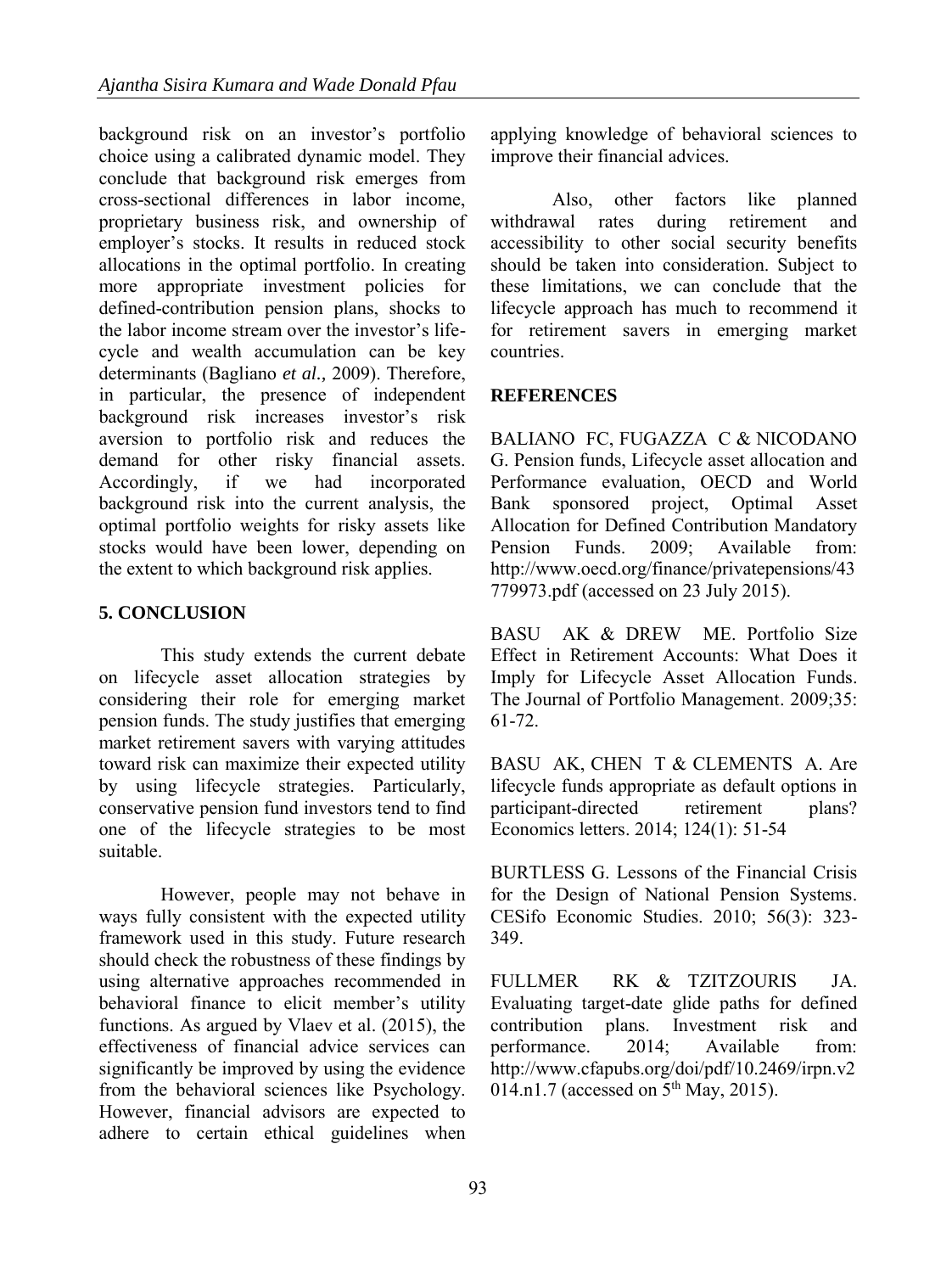HEATON J & LUCAS D. Portfolio Choice in the Presence of Background Risk, The Economic Journal. 2000; 110(460): 1-26

JIANG C, MA Y & AN Y, An analysis of portfolio selection with background risk. Journal of Banking and Finance. 2010; 34: 3055-3060.

MARTELLINI L & MILHAU V. Lifecycle funds need to be improved, The Financial Times 27 September*.* 2009; 10.

PFAU, WD. Lifecycle Funds and Wealth Accumulation for Retirement: Evidence for a More Conservative Asset Allocation as Retirement Approaches. Financial Services Review. 2010; 19 (1) : 59-74.

PFAU, WD. An Optimizing Framework for the Glide paths of Lifecycle Asset Allocation Funds. Applied Economic Letters. 2011; 18(1) : 55-58.

SCHLEEF HJ & EISINGER RM. Life-cycle funds: International Diversification, Reverse Glide Paths, and Portfolio Risk. Journal of Financial Planning. 2011; 24(1): 50-58.

VICEIRA LM. Pension fund design in developing economies. OECD working paper. Available from: [http://www.oecd.org/finance/private](http://www.oecd.org/finance/private-pensions/43779987.pdf)[pensions/43779987.pdf.](http://www.oecd.org/finance/private-pensions/43779987.pdf) (accessed on 23 July 2015).

VLAEV I, NIEBOER J, MARTIN S, & DOLAN P. How behavioral science can improve financial advice services. Journal of Financial Services Marketing. 2015; 20: 74-88.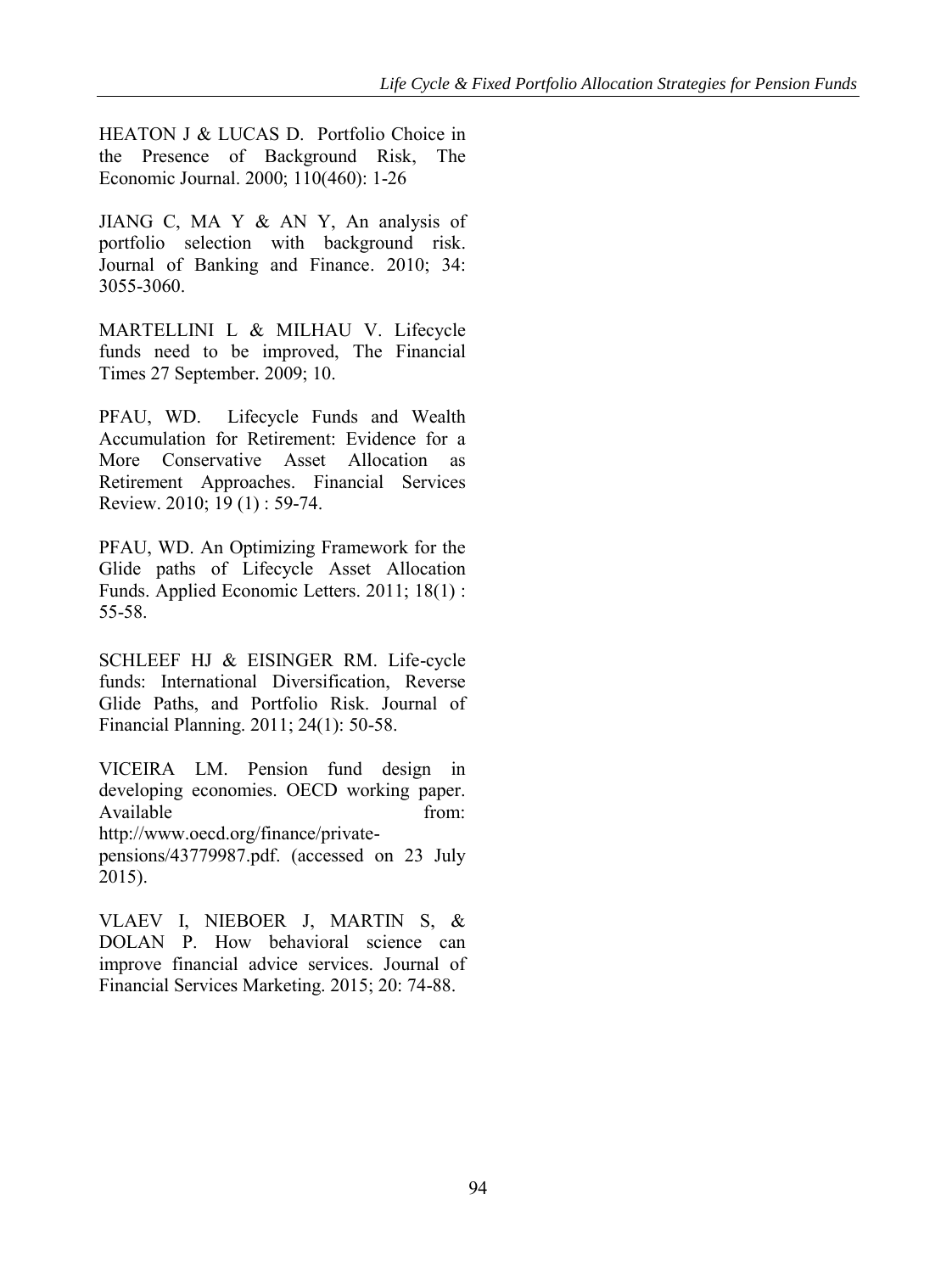### **ANNEXURE**



**Figure 01**. Lifecycle portfolio strategies: Asset allocations over a 40-year career

**Source:** Own calculation as explained in text.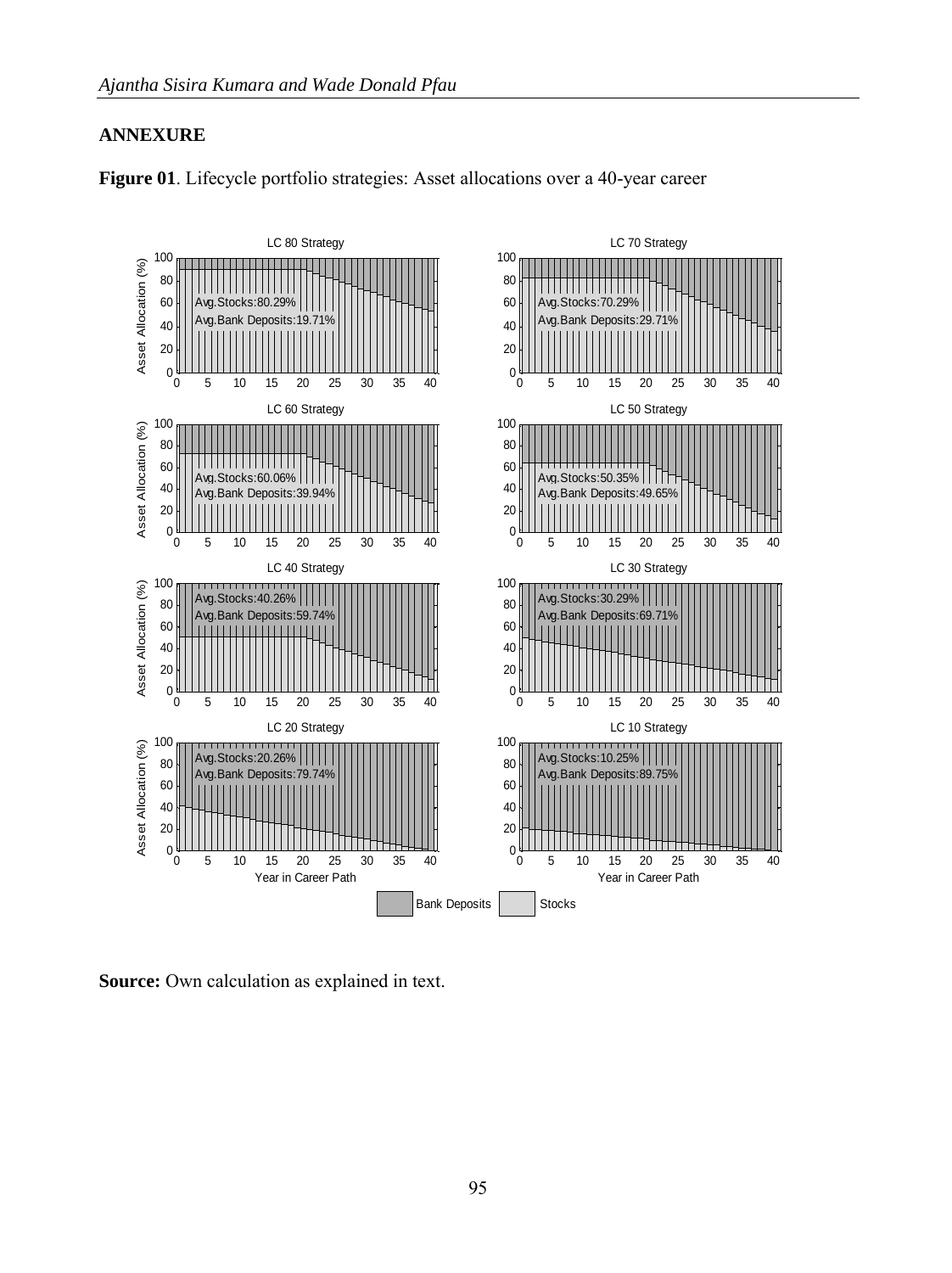| <b>Country</b> | <b>Start Year</b> | <b>Local Stocks</b> |            | <b>Local Bank</b> |                  | <b>Inflation Rate</b> |                  | Correlation       |
|----------------|-------------------|---------------------|------------|-------------------|------------------|-----------------------|------------------|-------------------|
|                | (End              | <b>Deposits</b>     |            |                   |                  | between               |                  |                   |
|                | <b>Year=2009)</b> | <b>Mean</b>         | <b>Std</b> | <b>Mean</b>       | <b>Std</b>       | <b>Mean</b>           | <b>Std</b>       | Local             |
|                |                   |                     |            |                   |                  |                       |                  | <b>Stocks and</b> |
|                |                   |                     |            |                   |                  |                       |                  | <b>Local Bank</b> |
|                |                   |                     |            |                   |                  |                       |                  | <b>Deposits</b>   |
| Argentina      | 1992              | 11.5                | 37.8       | $\overline{3.6}$  | 6.4              | 7.2                   | 8.1              | $-0.15$           |
| <b>Brazil</b>  | 1995              | 19.1                | 47.8       | 9.5               | 7.3              | 11.0                  | 15.6             | 0.30              |
| Chile          | 1988              | 18.0                | 29.5       | $\overline{3}$ .4 | 3.4              | 8.4                   | 6.9              | $-0.09$           |
| China          | 1993              | 4.7                 | 45.9       | $-0.2$            | 3.8              | 4.9                   | 7.2              | 0.31              |
| Columbia       | 1993              | 18.7                | 41.3       | 4.4               | 3.4              | 11.6                  | 7.2              | $-0.59$           |
| Czech Rep.     | 1995              | 11.7                | 30.4       | $-1.0$            | 1.6              | 4.5                   | 3.4              | 0.56              |
| Egypt          | 1995              | 30.0                | 62.6       | 1.3               | 5.2              | 7.3                   | 5.0              | 0.09              |
| Hungary        | 1995              | 18.4                | 47.6       | 0.8               | 2.6              | 10.4                  | 7.6              | $-0.23$           |
| India          | 1993              | 13.9                | 39.8       | 1.2               | 2.6              | 6.8                   | 3.0              | 0.04              |
| Indonesia      | 1988              | 23.9                | 67.2       | 4.6               | 5.9              | 11.2                  | 11.1             | 0.09              |
| Israel         | 1993              | 8.9                 | 30.1       | 2.8               | 2.8              | 5.0                   | 4.3              | 0.34              |
| Jordan         | 1988              | 6.7                 | 29.6       | 1.0               | 5.2              | 5.5                   | 6.1              | 0.20              |
| Korea          | 1988              | 10.7                | 37.4       | 2.8               | $\overline{1.9}$ | 4.6                   | $\overline{2.2}$ | 0.04              |
| Malaysia       | 1988              | 12.0                | 35.1       | 1.8               | 1.5              | 2.9                   | 1.3              | 0.06              |
| Mexico         | 1988              | 18.6                | 34.6       | $-1.2$            | 7.1              | 17.7                  | 23.7             | 0.26              |
| Morocco        | 1998              | 7.9                 | 22.8       | 2.6               | 1.6              | 1.9                   | 1.1              | $-0.30$           |
| Pakistan       | 1993              | 16.5                | 53.6       | 0.3               | 3.3              | 8.6                   | 4.6              | 0.16              |
| Peru           | 1993              | 21.0                | 38.0       | $-0.4$            | 7.0              | 8.2                   | 11.9             | 0.04              |
| Philippines    | 1988              | 10.8                | 44.1       | 1.7               | 2.4              | 7.4                   | 3.6              | $-0.08$           |
| Poland         | 1994              | $\overline{2.0}$    | 34.3       | 2.1               | 2.2              | $\overline{9.4}$      | $\overline{9.9}$ | $-0.14$           |
| Russia         | 1995              | 14.4                | 60.0       | $-9.9$            | 11.5             | $\overline{3}4.2$     | 49.4             | 0.19              |
| S. Africa      | 1993              | 10.4                | 22.8       | $\overline{3.7}$  | 2.4              | 6.9                   | 2.5              | $-0.06$           |
| Sri Lanka      | 1993              | 12.7                | 55.8       | $-0.1$            | 4.1              | 10.3                  | 4.7              | 0.45              |
| Thailand       | 1988              | 15.1                | 51.0       | 2.5               | 2.9              | 3.8                   | 2.2              | 0.08              |
| Turkey         | 1988              | 39.1                | 120.6      | 2.0               | 8.4              | $\overline{52.1}$     | 31.2             | 0.04              |

**Table 01.** Summary Statistics for Real Asset Returns in Emerging Market Countries (%)

**Source**: Own calculations based on the historical economic data described in the "data" section.